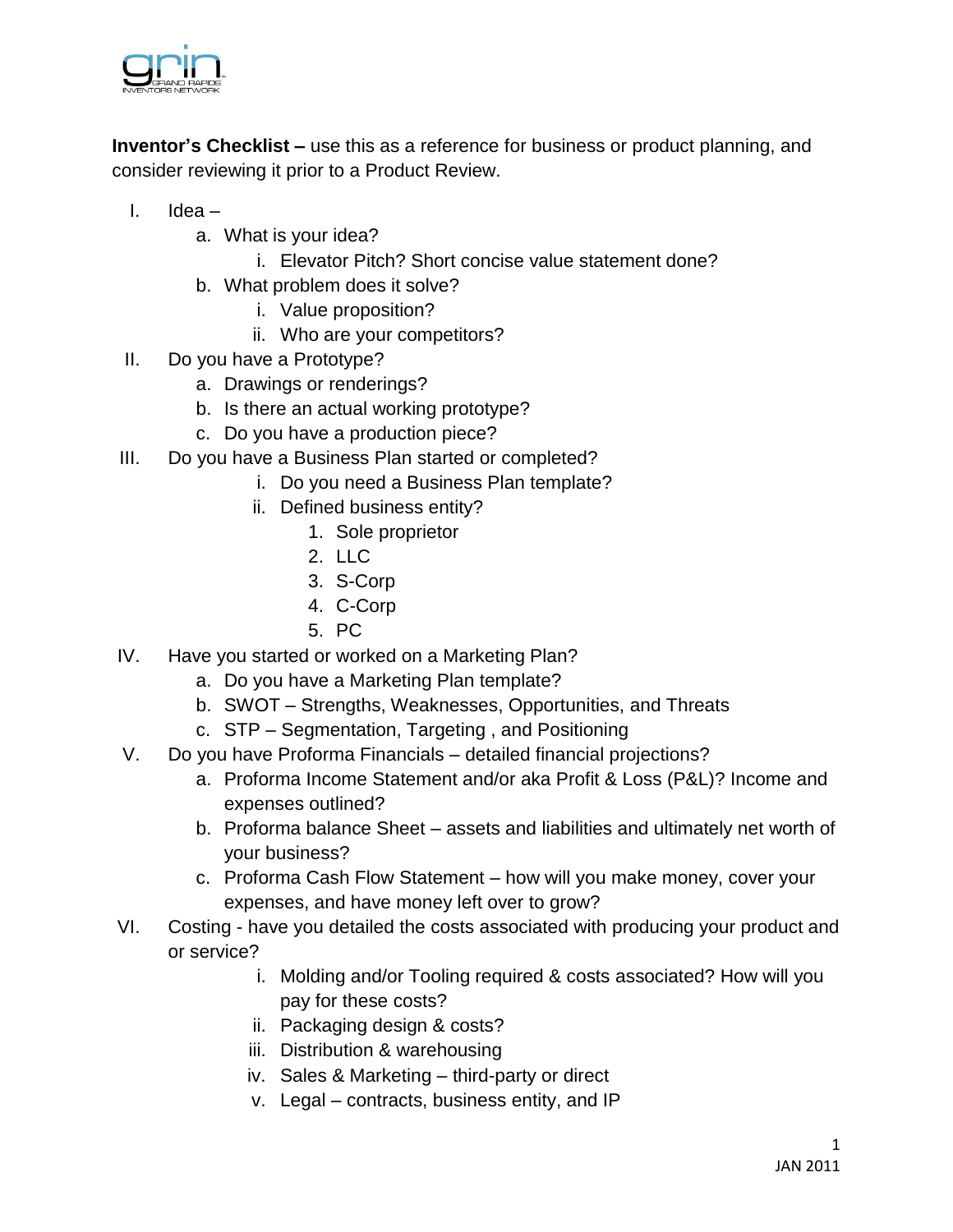

- vi. CPA and/or Tax advisor what is the best business and/or company structure (LLC, sole proprietor, C Corp) to file for given where you think the business will ultimately become – tax consequences thereof
- VII. Market Research
	- a. Market opportunity what is the size of the market?
	- b. Market metrics annual sales US and/or Global?
	- c. Are there similar products/services and if so what are the costs related to your competition? What is your competitive advantage?
	- d. Will customers/clients buy your product have you done a test market?
	- e. Are you familiar with a non-solicitation or a non-disclosure agreement? Do you need a template to protect your idea when carefully showing other people?
	- f. Focus groups?
- VIII. What are your constraints where do you need help?
	- a. Ideation
	- b. Product review GRIN and/or MIN
	- c. Counseling and/or coaching (SCORE)
	- d. Member resources
	- e. Crowd sourcing group feedback and resources
	- f. Engineering & Design
	- g. Prototyping
	- h. Manufacturing and/or Sourcing
	- i. Capital or Investors
	- j. Financial
	- k. licensing
	- l. Sales & Marketing
	- m. Legal and/or Intellectual Property (IP)
		- i. Trademarks and/or Service Marks
			- 1. "TM", "SM", or "®"
		- ii. Patents
			- 1. Utility or Design Patent ?
		- iii. Copyrights
			- 1. "©"
		- iv. Web domain names
		- v. Attorney search/advice
		- vi. Filing costs
		- vii. Research websites: US Patent & Trademark Office (USPTO) or Google Patents